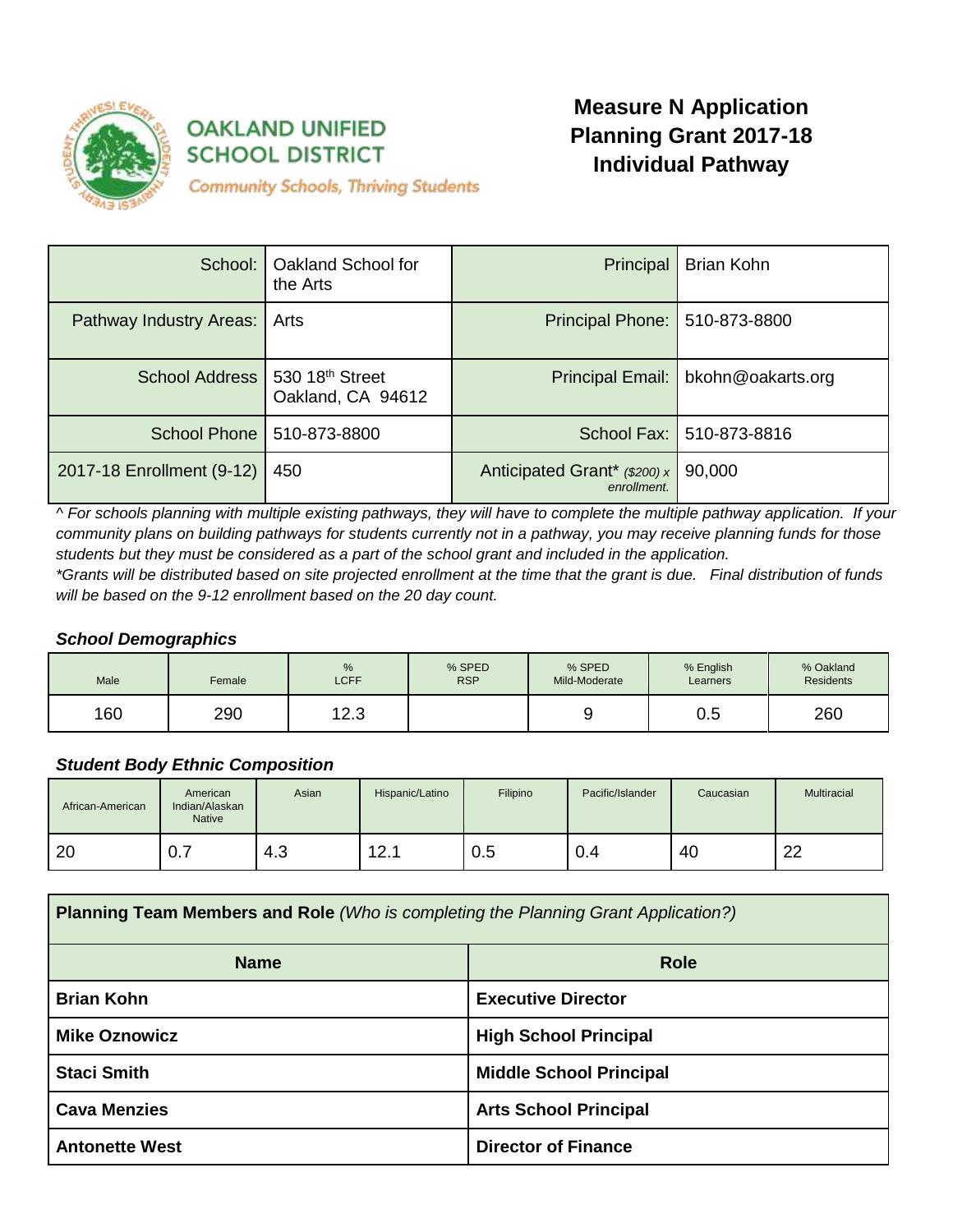#### *School Vision:*

To give the world generations of innovative problem-solvers and critical thinkers, authentic leaders and ground-breaking artists, all of whom contribute to both the local and global communities, demonstrating the essential value of the arts in all we do.

#### *Signature School Practices:*

What are the signature pedagogy, curriculum, instructional strategies, rituals, school structures, and student experiences that make up the heart of *your school. These practice constitute your "way" of being as a school. We would like to get a baseline on what you do well now. These practices should be easily observed as part of the pathway and integrated in the pathways identity!*

As a college preparatory school with an intensive arts focus, Oakland School for the Arts prioritizes the arts as an integral part of a well-rounded education. Our instruction and curriculum in both the arts and academics are built upon a culturally responsive approach that encourages and empowers student voice in all facets of our school. Academic elective offerings include Ethnic Studies, Gender Studies, Contemporary Issues, Mock Trial, AP Psychology, and Art History. The common passion that our students share for our diverse range of artistic offerings provide an access point for all students to engage with and help shape the culture on campus. What results from this engagement is an energizing and dynamic environment for our students, educators, and greater community. The rigorous course offerings are accessible to all of our students and help prepare them for artistic and academic opportunities in careers and post-secondary settings. As a performing arts school, school performances are a cornerstone of our school culture. The biennial tradition of an all school musical brings students from the various arts departments together to produce and perform in the historic Fox Oakland. Students strive to maintain strong academic standing to meet eligibility requirements to be eligible to perform. The professionalism that is expected of our students in this performance process fosters students with a work ethic that will serve them in whichever path they follow after high school. With approximately 80% of our students accepted into four year universities in both academic and artistic programs, we are confident that the unique form of education that Oakland School for the Arts provides for our students will position them for success regardless of what path they choose moving forward.

## *School and Pathway Assessment:*

*Please insert score based on the Planning Team's completion of the Measure N Initial Self-Assessment. Planning teams should review the rubric and score their school/pathway prior to completing the Budget Justification and Narrative Section Below:*

| <b>Pathway and Leadership &amp; Direction</b> |     | <b>Building Rigorous Academic Core</b>  |    |
|-----------------------------------------------|-----|-----------------------------------------|----|
| <b>Mission and Vision 3</b>                   |     | Rigorous, Relevant, and Integrated   2  |    |
| <b>Leadership Configuration</b>               | -4  | <b>Collaborative Learning</b>           | -3 |
| <b>Distributed Leadership   2</b>             |     | <b>Teacher Shared Best Practice   3</b> |    |
| <b>Equity</b>                                 |     | <b>Teacher Collaboration Time   3</b>   |    |
| Open Access & Equitable Opp.                  | - 3 | <b>Teacher Professional Learning</b>    | -2 |
| <b>Divers Student Representation   2</b>      |     | <b>Personalized Student Support</b>     |    |
| <b>Closing the Opportunity Gap</b>            | l 2 | <b>Support of Student Needs   2</b>     |    |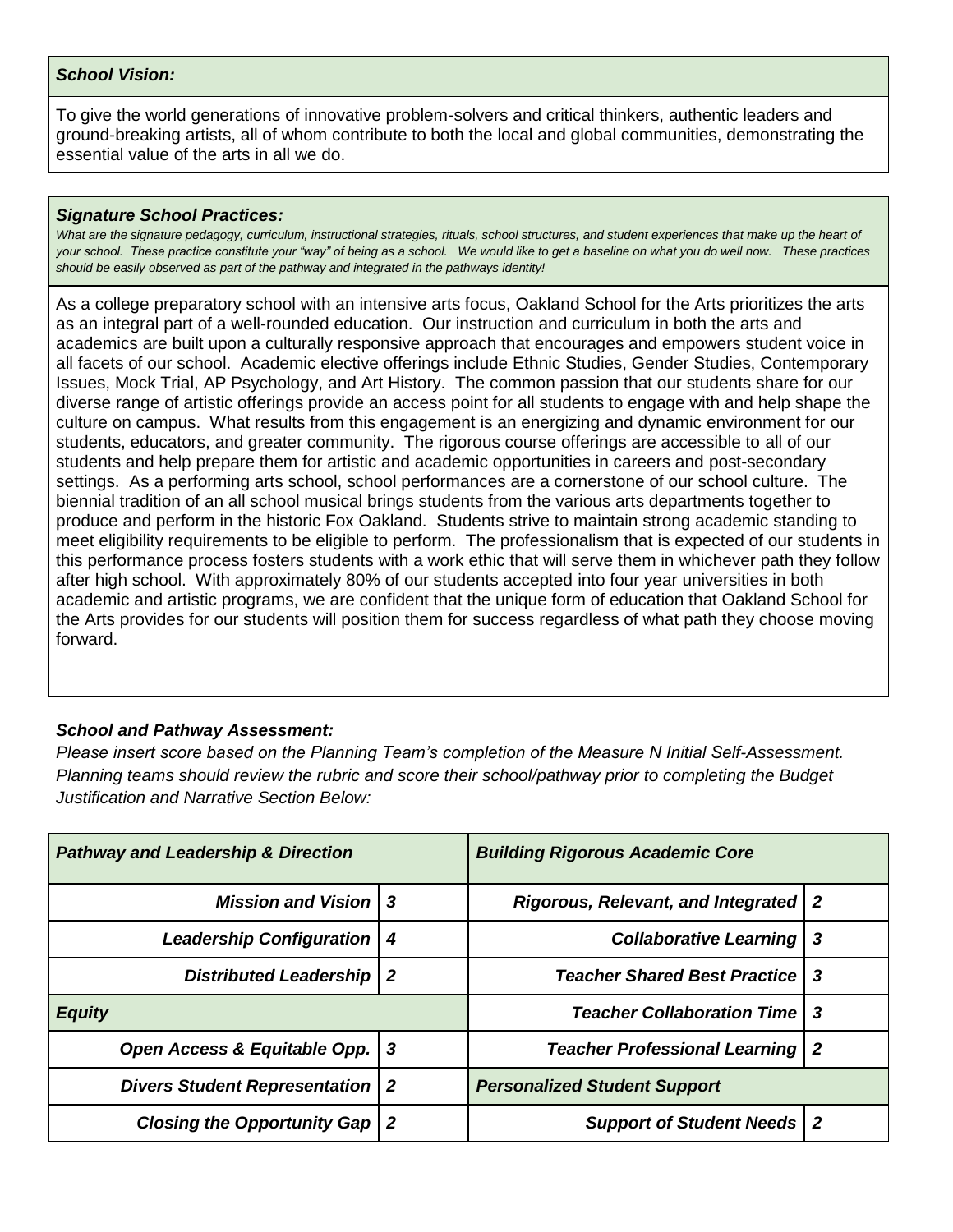| <b>Program of Study/Master Schedule</b> |  | <b>College and Career Plan   2</b>      |  |
|-----------------------------------------|--|-----------------------------------------|--|
| <b>Pathway Theme</b>   3                |  | <b>Work Based Learning</b>              |  |
| Integrated Core   3                     |  | <b>Types of Student Experiences   2</b> |  |
| <b>Cohort Scheduling   3</b>            |  | <b>WBL Pathway Outcomes   2</b>         |  |
|                                         |  | <b>WBL Pathway Evaluation   1</b>       |  |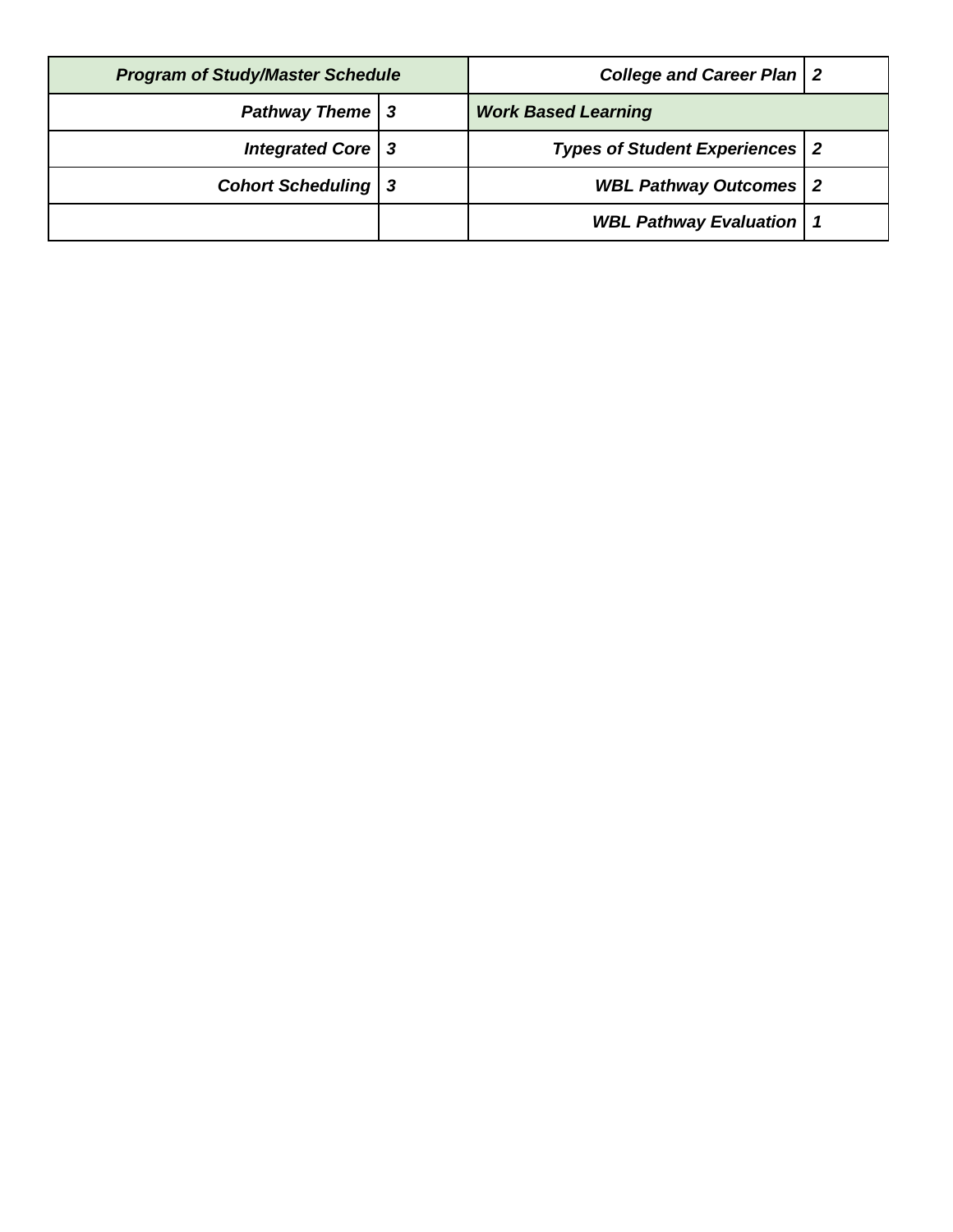# *Budget Justification and Narrative*

In the following sections, please review the self-assessment and reflect on your team's plan to:

1. Create a Design Team to lead a deep analysis of school outcomes and generate a design plan for pathway launch or augmentation. This Design Team will create the Full 3 Year Implementation Plan that uses the Measure N framework to address the following measures.

# T**he Goals of the Measure**

- Decrease the high school dropout rate
- Increase the high school graduation rate
- Increase high school students' readiness to succeed in college and career
- Increase middle school students' successful transition to high school
- Reduce disparities in student achievement and student access to career pathways based on race, ethnicity, gender, socioeconomic status, English Learner-status, special needs status, and residency
- 2. You **MUST** describe the current programmatic narrative for **EACH** section of the budget narrative based on the Measure N Initial Self. Planning activities should only be included in each area even if they do not have a direct cost associated with them.
- 3. If the Planning Team for **existing pathways** would like to **pilot** or redesign one of the four specific domains identified by Measure N, please explain how you plan on using the funds to develop strategic changes that will lead to improved outcomes in the planning year.
- 4. Add additional lines if you would like add additional budget items.
- 5. All budget items should total up to the total grant amount based on projected enrollment for 2015-16.

# *1. Design Team Establishment, Vision Development, Pathway Leadership Development and Equity*

# **Current Programmatic Narrative Based on Rubric from "Pathway Leadership and School Vision" & "Equity, Access and Achievement" Domains**

*These 2 domains are foundational elements to the 4 Pillars of Pathway Development. Design teams must have a conversation and discussion in these areas prior to planning in the 4 other domains.*

Our school has a fully integrated Arts pathway. All students participate in this pathway which consists of rigorous academics for all along with highly specialized arts instructions in multiple visual and performing arts disciplines.

Work needs to be done to review and clarify our vision as needed as a school. Over all we are in a similar place but our language is not consistent and therefore sometimes conversations are not as efficient as they could be. In addition we need to establish clarity of purpose and language within our arts pathway.

| <b>Budget</b>                                               | 2016-17 Planning Activities                                                                                                                                                                                          | <b>Anticipated Outcome</b>                                                                                                              |
|-------------------------------------------------------------|----------------------------------------------------------------------------------------------------------------------------------------------------------------------------------------------------------------------|-----------------------------------------------------------------------------------------------------------------------------------------|
| 10 teachers<br>@\$58 per<br>hour, 2 hours.<br>$= $1,160.00$ | Professional Development activity sharing, dissecting,<br>and discussion of the meaning of our vision statement.                                                                                                     | Consistent language and shared<br>understanding of Mission Statement.                                                                   |
| 10 teachers<br>@\$58 per hour<br>5 total hours<br>$= 2900$  | Pathway discussion as is specific to the arts. A close<br>look at mission vision as we transition to CTE based arts<br>programs. (note: over the next two years all arts<br>programs will be moving to CTE pathways) | Clarity around CTE standards for Arts,<br>Entertainment and Media as well as a<br>revisit to California State Standards in the<br>arts. |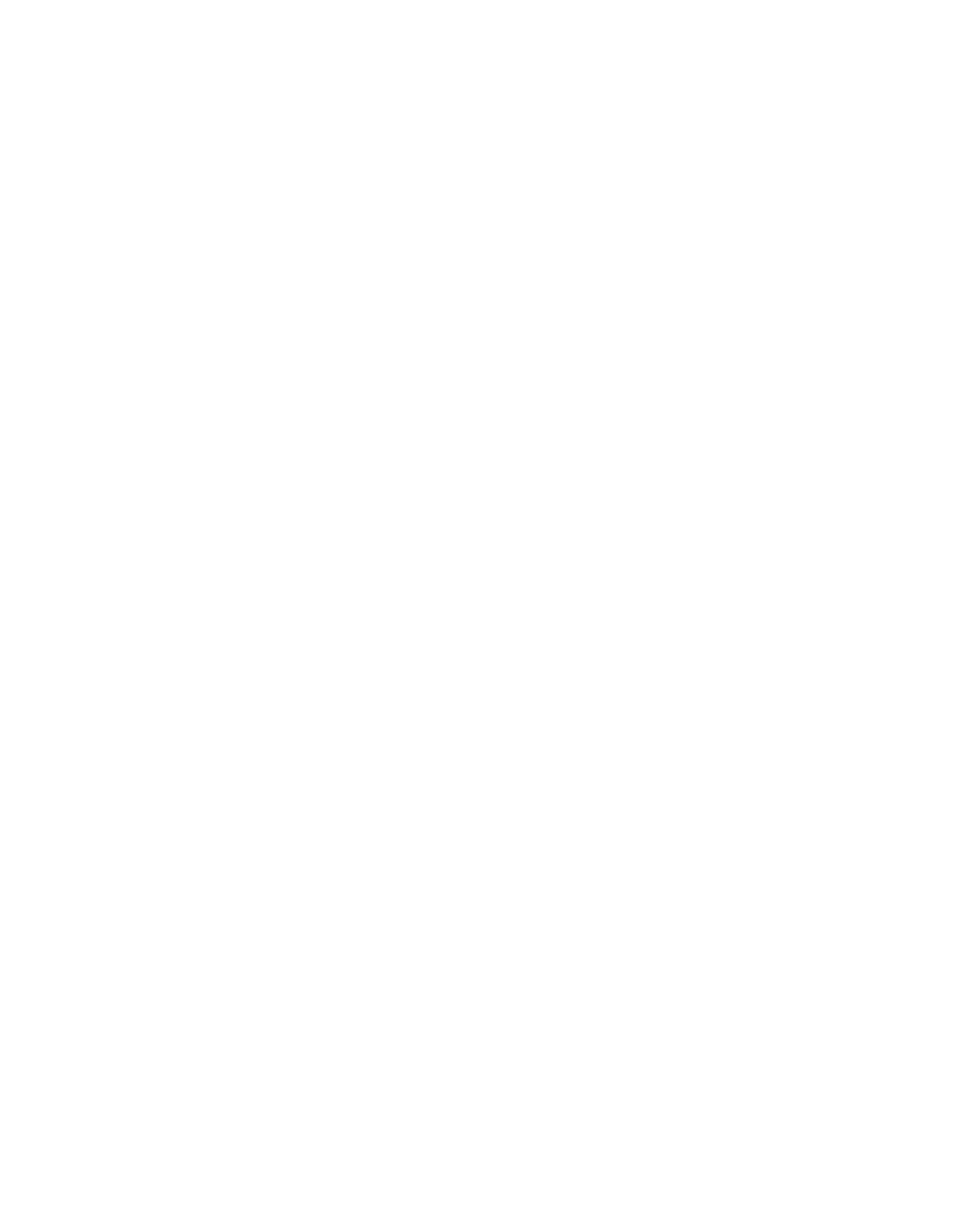# *2. School-Wide Rigorous and Challenging Academics for All Students*

### **Current Programmatic Narrative Based on Rubric**

Academics are strong at OSA. Areas for improvement are around math and science specifically in typically underperforming populations. In addition to direct academic support needs, equity, institutional bias, and cultural norms are all non-quantifiable areas that need to be addressed as well with the belief they directly affect academic performance. We are going to experience an influx of underperforming students as we see the results of our targeted recruitment. As a result we need to add a number of new courses that currently do not exist to support these students academically.

| <b>Budget</b>                   | 2016-17 Planned Activity                                                                                                                                                                                                                                                                                      | <b>Anticipated Outcome</b>                                                                                                   |
|---------------------------------|---------------------------------------------------------------------------------------------------------------------------------------------------------------------------------------------------------------------------------------------------------------------------------------------------------------|------------------------------------------------------------------------------------------------------------------------------|
| .4 FTE teacher<br>\$24,400.00   | Academic support class for underperforming math<br>students and underperforming English students. This<br>would be a class that is available to students performing<br>below grade level taught by a highly qualified math<br>teacher. Students would be identified by grades and<br>teacher recommendations. | With the extra support students will raise<br>their achievement levels and meet grade<br>level proficiencies.                |
| 1 Teacher<br>Trainer<br>\$2,500 | Guest teacher trainer for cultural responsiveness. This<br>activity is designed to identify institutional bias, cultural<br>sensitivity, and stereotype threat in curriculum and<br>practices.                                                                                                                | Curriculum adjustments, policy<br>adjustments, cultural norm setting all in<br>response to heightened cultural<br>awareness. |
| \$1,000                         | Establish concurrent and dual enrollment with Laney<br>College.                                                                                                                                                                                                                                               | Students enrolled in Laney College<br>courses that align with arts/career pathway.                                           |

# *3. Program of Study*

## **Current Programmatic Narrative Based on Rubric**

We will be working to better align our programs of study with current and relevant industry practices. This will involve regular review of curriculum and instructional practices as well as professional review of students' outcomes.

| <b>Budget</b>                             | 2016-17 Planned Activity                                                                                                                                                                        | <b>Anticipated Outcome</b>                                                                            |
|-------------------------------------------|-------------------------------------------------------------------------------------------------------------------------------------------------------------------------------------------------|-------------------------------------------------------------------------------------------------------|
| 5 teachers<br>@\$58 per,<br>10hrs=\$2,900 | Establish oversight committee made up of local working<br>arts industries professionals for content areas. The<br>committee will review curriculum and its relevance to<br>arts/career pathway. | Curriculum tightly tied to industry practices<br>and regularly reviewed by industry<br>professionals. |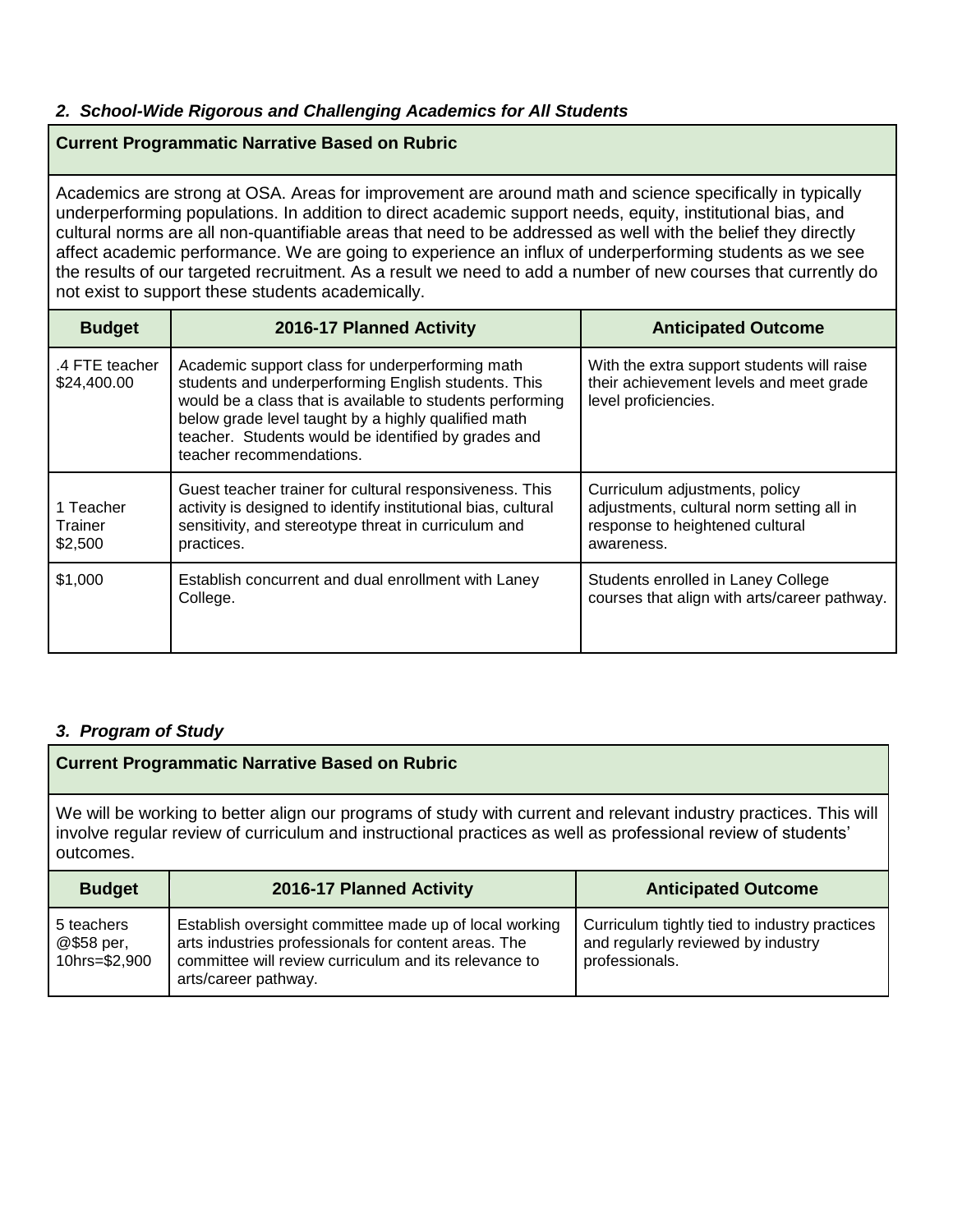### *4. Work-based Learning*

# **Current Programmatic Narrative Based on Rubric**

Programmatic needs are really about designing more school to career focused courses and curriculum. We have many different content areas within the arts and inconsistency with the school to career components.

| <b>Budget</b>                                                        | 2016-17 Planned Activity                                                                                                                                                    | <b>Anticipated Outcome</b>                            |
|----------------------------------------------------------------------|-----------------------------------------------------------------------------------------------------------------------------------------------------------------------------|-------------------------------------------------------|
| 10 teachers<br>@ \$58 per<br>hour 10 hours<br>$each =$<br>\$5,800.00 | Division meetings over the course of the year. All arts<br>teachers will share curriculum with each other to learn<br>best design and practices around work based learning. | Consistent career components in each<br>content area. |

#### *5. Personalized academic, social, and emotional support services.*

#### **Current Programmatic Narrative Based on Rubric**

Student Support services are an area of great need. While we have many pieces in place we do not have an identified head counselor functioning in that critical role. As a result student support services are fragmented and inconsistent. We currently do not have a full time head counselor, in fact for almost 800 students we have only 1.5 FTE counseling positions and no college counselor. This leaves us seriously understaffed.

| <b>Budget</b>                                                                        | 2016-17 Planned Activity                                                                                                                              | <b>Anticipated Outcome</b>                                                                                                                                                                                        |
|--------------------------------------------------------------------------------------|-------------------------------------------------------------------------------------------------------------------------------------------------------|-------------------------------------------------------------------------------------------------------------------------------------------------------------------------------------------------------------------|
| 5 Student<br>support<br>providers, \$58<br>per hour, 10<br>hrs each<br>$= $2,900.00$ | Reorganize counseling services and provide training in<br>specific areas of need such as college and career,<br>Naviance, Restorative Practices, etc. | Fully trained counselors and a well-<br>organized tiered intervention system.<br>School wide implementation of Restorative<br>Practices.                                                                          |
| \$5,000.00                                                                           | Purchase of Naviance software system. This is a robust<br>high quality system based around personal attention to<br>college research and application  | All students and parents will have an<br>individualized four year high school plan<br>and Naviance account supporting this<br>plan.                                                                               |
| $0.4$ FTE<br>Counselor<br>\$27,000                                                   | Head counselor in charge of organization of all student<br>support services both academic and social emotional<br>(falling outside SpEd and 504's)    | Counselor available to all as the go to for<br>all counselling questions. Regular<br>parent/family info nights, fully developed<br>website. Multilingual college information.                                     |
| \$8,440                                                                              | Purchase 25 chromebooks                                                                                                                               | Provide a digital platform that would be<br>used to support classes and a college<br>career center which we currently do not<br>have.                                                                             |
| \$4,000                                                                              | Site visits to research best art schools practices.                                                                                                   | We would take our leadership team to<br>California arts schools including Orange<br>County School for the Arts and Los<br>Angeles School for the Arts to observe<br>CTE and charter school pathways in<br>action. |